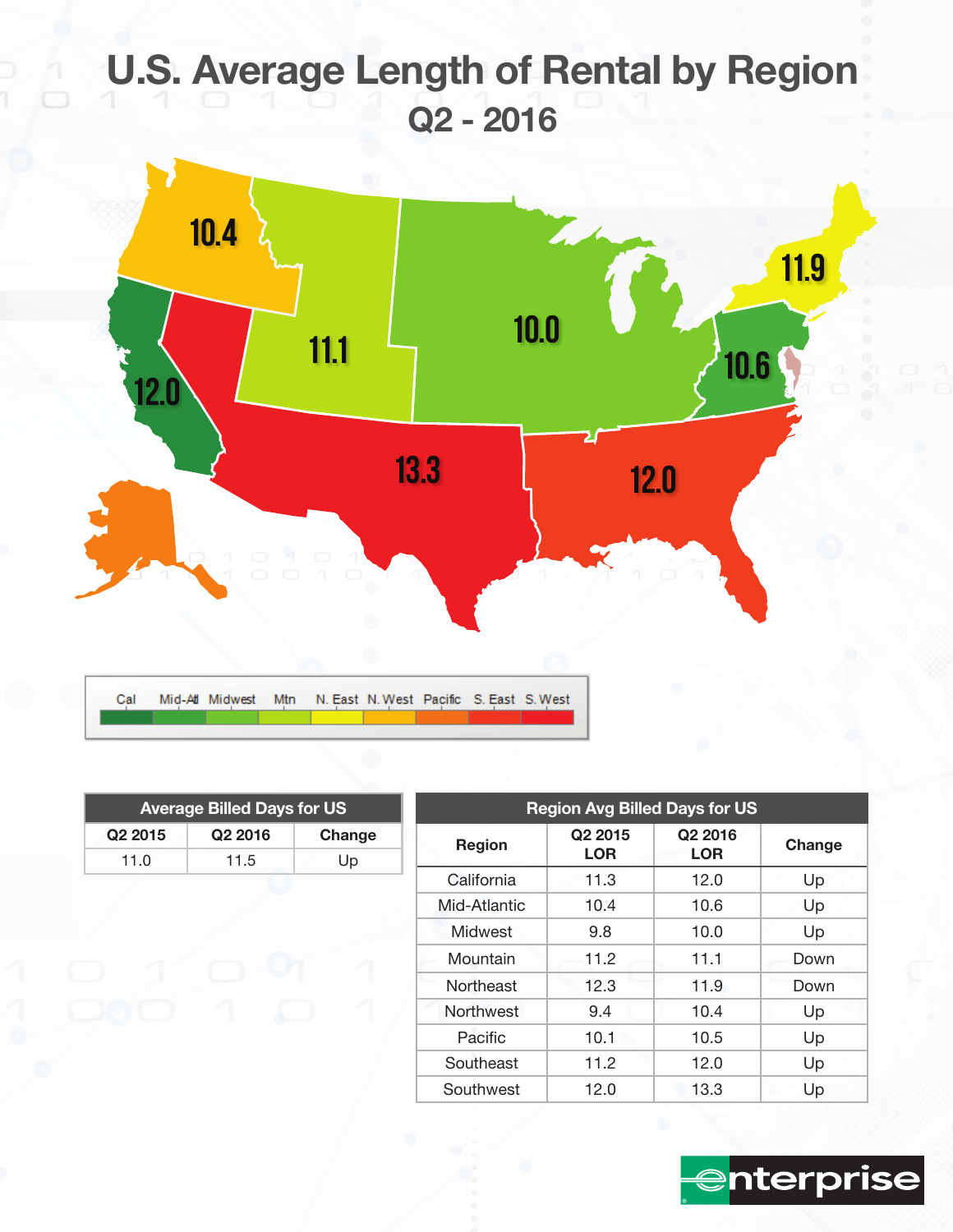## Canada Average Length of Rental by Province Q2 - 2016



| <b>Average Billed Days for Canada</b>      |        |  |
|--------------------------------------------|--------|--|
| Q <sub>2</sub> 2015<br>Q <sub>2</sub> 2016 | Change |  |
| 10.0<br>9.8                                | Down   |  |

#### Year over year change

\* Source: Enterprise Rent-A-Car. Includes ARMS® Insurance Company Direct Billed Rentals; Excludes Total Loss Vehicles.

| <b>Province Avg Billed Days for Canada</b> |                                   |                                   |        |  |  |
|--------------------------------------------|-----------------------------------|-----------------------------------|--------|--|--|
| <b>Province</b>                            | Q <sub>2</sub> 2015<br><b>LOR</b> | Q <sub>2</sub> 2016<br><b>LOR</b> | Change |  |  |
| British Columbia                           | 7.7                               | 8.7                               | Up     |  |  |
| Alberta                                    | 11.1                              | 10.3                              | Down   |  |  |
| Saskatchewan                               | 11.7                              | 10.5                              | Down   |  |  |
| Manitoba                                   | 7.9                               | 8.4                               | Up     |  |  |
| Ontario                                    | 9.8                               | 9.9                               | Down   |  |  |
| Quebec                                     | 8.9                               | 8.9                               | Same   |  |  |
| Newfoundland and<br>Labrador               | 10.3                              | 10.3                              | Same   |  |  |
| New Brunswick                              | 9.8                               | 8.6                               | Down   |  |  |
| Nova Scotia                                | 9.7                               | 9.1                               | Down   |  |  |
| Prince Edward Island                       | 8.6                               | 7.6                               | Down   |  |  |

## *U.S. Length of Rental Trend Continues for Q2 2016*

Overall U.S. Length of Rental (LOR) increased .5 days in Q2 2016 from 11 to 11.5, although the change varied greatly by state and region. As with Q1, a number of long term issues continued to be contributing factors, including the increasing complexity of modern vehicles combined with robust sales of new cars and a persistent shortage of collision technicians. While there were not any significant weather events in Q2, much of the repair volume was driven by the earlier weather-related catastrophes in Texas. As a result, the Southwest region increased by 1.3 days, the largest of any region. The Mountain and Northeast regions actually decreased by .1 and .4 days respectively, likely as the result of relatively mild winters.

The West Coast experienced large increases of .7 days in California and 1 day in the Pacific Northwest. Both Oregon and Washington jumped 1.1 days while Idaho remained relatively flat, only moving up .2 days.

The Mountain region's decrease was driven almost completely by Colorado which dropped .5 days. This offset an increase of .8 days in Utah and nominal increases in the other states. In the Northeast, every state experienced a decline led by Massachusetts at 1day.